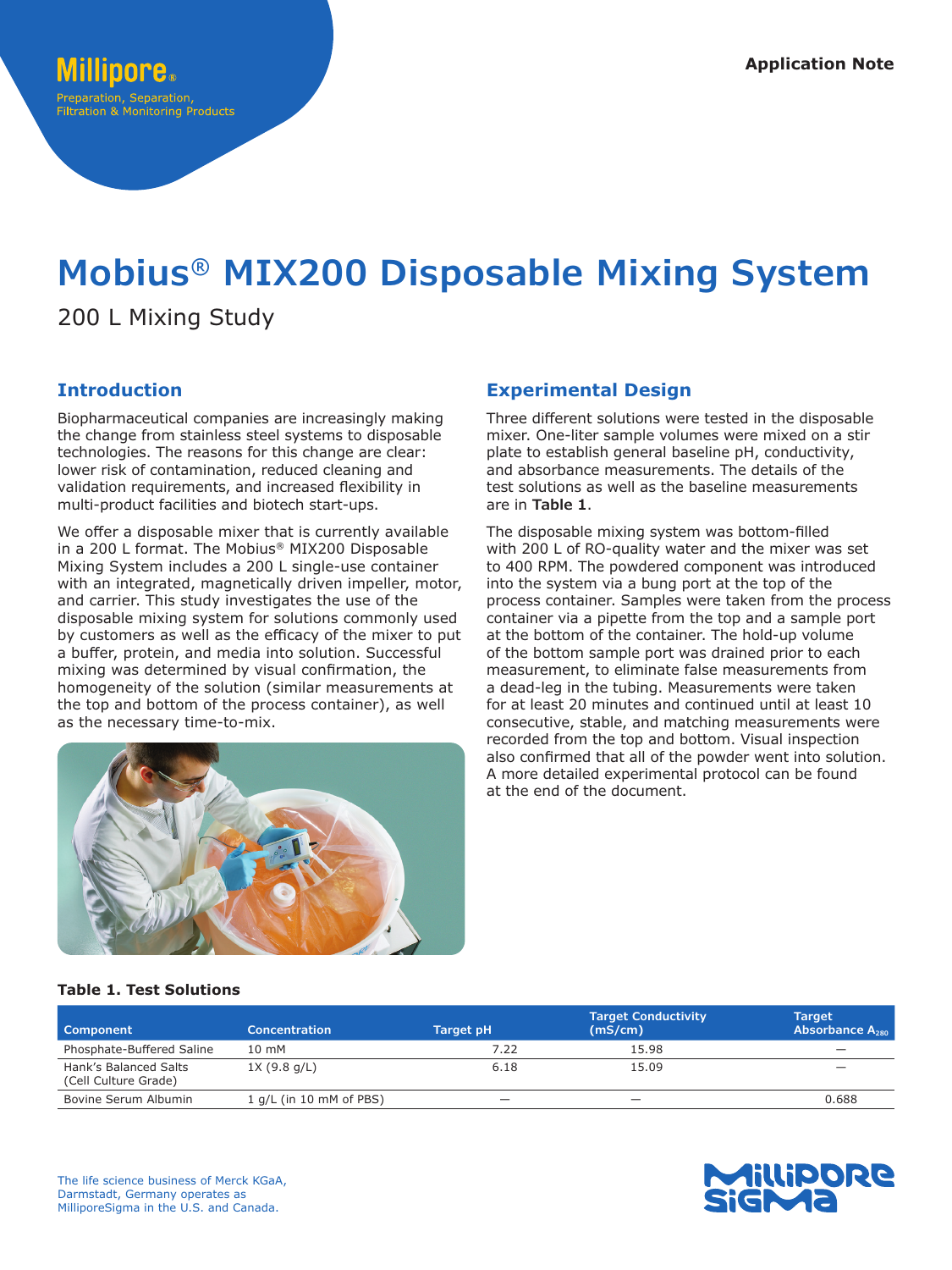# **Results**

The figures in this section graph the pH, conductivity, and absorbance results from the three mixing trials.

**Figures 1** and **2** plot the pH and conductivity values for the top and bottom measurements for 1X Phosphate-Buffered Saline and the 1X Hank's Media.

**Figure 3** plots the absorbance values and calculated concentration of the Bovine Serum Albumin samples taken from the top and bottom of the bag. The concentration was calculated using Beer's Law:

**A = ε\*c\*l**

Where:

 $A =$  absorbance at 280 nm

**ε** = molar extinction coefficient for BSA: 0.677 g/L

**c** = concentration in the units corresponding to ε

 $l =$  length of light path (cuvette) = 1 cm

## **Discussion**

The data for all three solutions shows that the Mobius® MIX200 Disposable Mixing System is able to homogeneously mix powder-liquid solutions at the tested concentrations in under 20 minutes. The data for the 10 mM PBS shows a decline in pH values after 30 minutes. This is most likely due to chemical changes in the solution (e.g. dissolution of atmospheric carbon dioxide) that can be attributed to the weak buffering capacity of the solution. The drop in pH is not a mixing phenomenon and the mixture remained completely mixed, even during the pH change within the solution.

Visual inspection of the process containers during mixing and draining of the system confirmed that for the tested concentrations, the powders did not settle on the bottom or attach to the sides of the container. **Figure 1**. 10 mM Phosphate-Buffered Saline: Mixing Profile





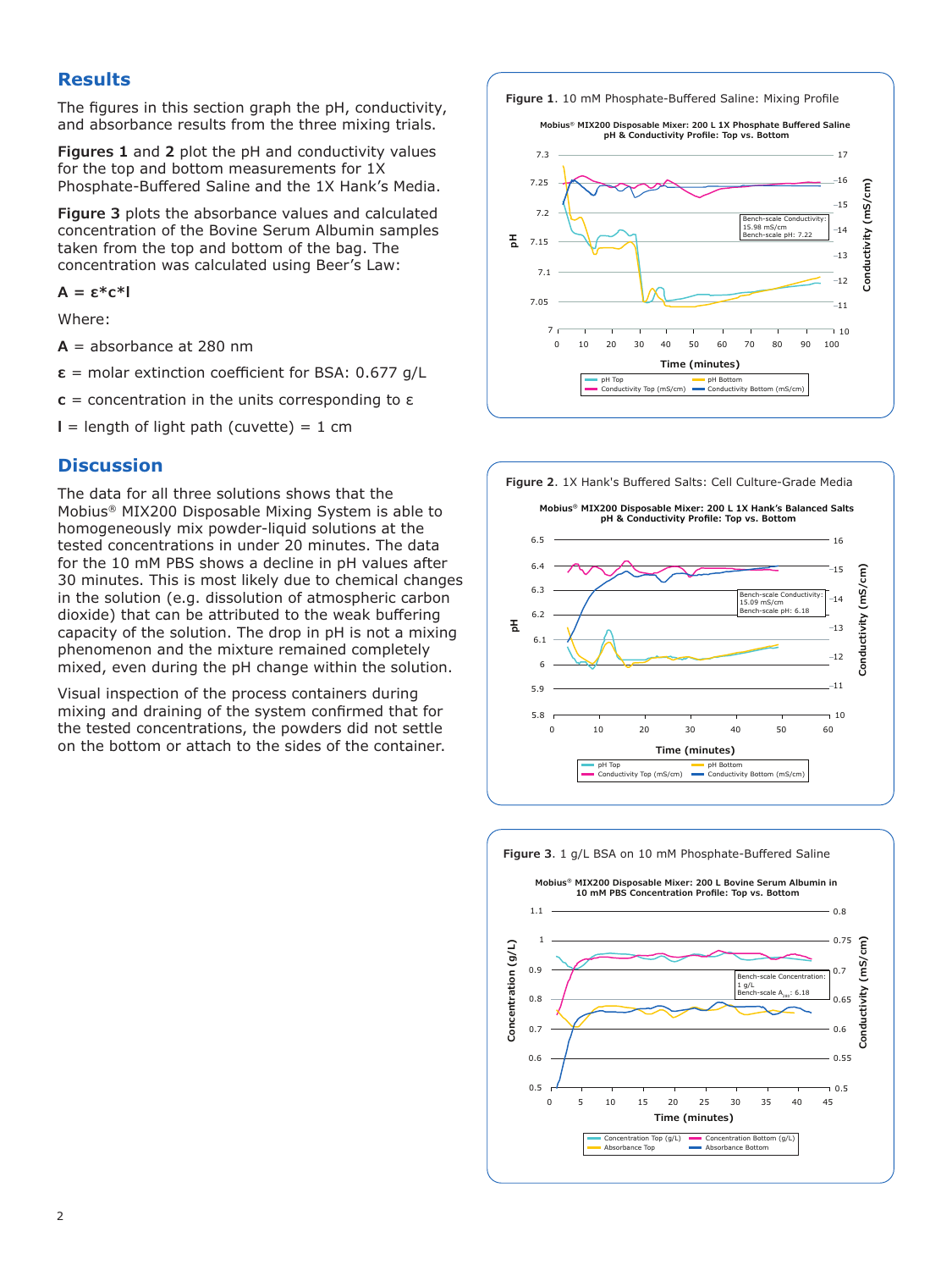# **Recommendations**

Based on this study, we confirm that the Mobius® MIX200 Disposable Mixing System is an efficient and effective solution for mixing. The information presented in this document can be used as a reference for various buffer, media, and protein solutions. However, due to the variation in mixing applications, we recommend

that each specific application be evaluated individually prior to implementation. Our application specialists will work with customers to help develop effective and efficient Mobius® disposable mixing solutions to suit specific needs.

# **Experimental Protocol**

#### **Objective**

The objective of this procedure is to characterize the time-to-mix and uniformity of mixing of fluids in Mobius® disposable mixing systems using the specific solutions listed in **Table 1**.

## **Specific Applications**

- Phosphate-buffered Saline
- Hank's Buffered Salts Media: Cell Culture Grade
- Bovine Serum Albumin

#### **Materials**

The following materials were used:

- 200 L disposable mixer
- 200 L process container with top bung port and bottom drain
- pH probe
- Conductivity probe
- UV spectrophotometer
- Pipettes and pipettor
- Sampling containers
- Funnel for transferring solids into the process container

#### **Success Criteria**

Success was defined as:

- Complete mixing of the target solution, as indicated by:
	- Visual confirmation (no powder remaining in container)
	- pH measurement
	- Conductivity measurement
	- Absorbance measurement for protein

#### **Experimental Method**

- 1. Fill process container with water (from the bottom of the process container)
	- For BSA: 200 L of 10 mM PBS was used as the suspension fluid
- 2. Start mixer at 400 RPM (selected as a midpoint speed)
- 3. Add solid components to process container through bung port. Start timer
- 4. Perform measurements at regular intervals by sampling with a pipette from the top and the bottom of the process container
	- For buffer/media: Measure pH and conductivity at regular intervals
	- For BSA: Measure  $A_{280}$  at regular intervals
- 5. Continue mixing for at least 20 minutes until complete mixing is achieved, as indicated by:
	- Visual confirmation
	- Stability of 10 consecutive measurements
	- Convergence of all measurements (all locations read equally)\*

\*Small samples of each material will be mixed at bench scale, using a magnetic stirrer to establish target values for each measurement